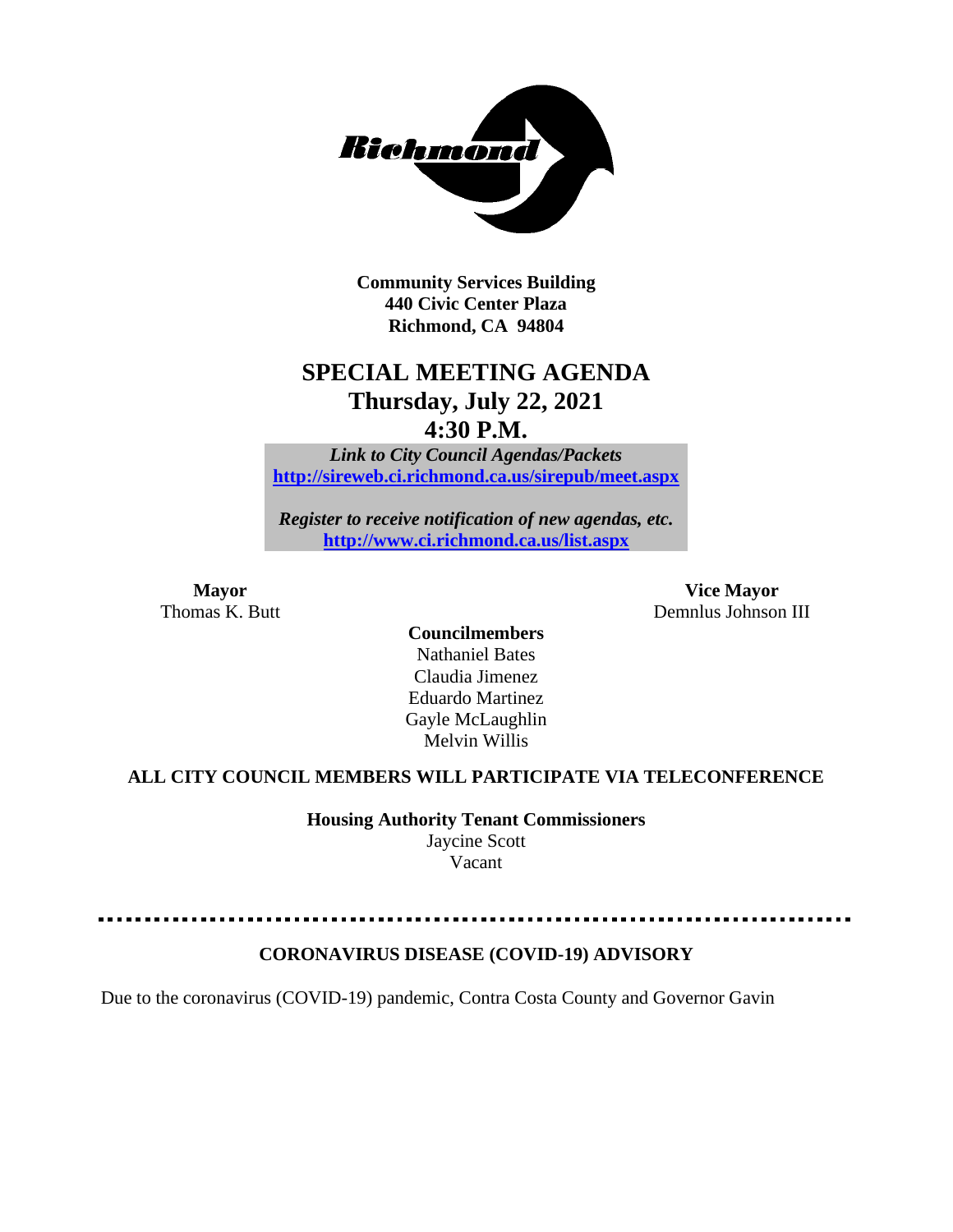Newsom have issued multiple orders requiring sheltering in place, social distancing, and reduction of person-to-person contact. Accordingly, Governor Gavin Newsom has issued executive orders that allow cities to hold public meetings via teleconferencing. Both **<https://www.coronavirus.cchealth.org/>** and **[http://www.ci.richmond.ca.us/3914/Richmond-](http://www.ci.richmond.ca.us/3914/Richmond-Coronavirus-Info)[Coronavirus-Info](http://www.ci.richmond.ca.us/3914/Richmond-Coronavirus-Info)** provide updated coronavirus information.

DUE TO THE SHELTER IN PLACE ORDERS, attendance at the City of Richmond City Council meeting will be limited to Council members, essential City of Richmond staff, and members of the news media. Public comment will be confined to items appearing on the agenda and will be limited to the methods provided below. Consistent with **Executive Orders N-29-20 and N-08-21** this meeting will utilize teleconferencing only. The following provides information on how the public can participate in this meeting.

#### **How to watch the meeting from home:**

- 1. KCRT Comcast Channel 28 or AT&T Uverse Channel 99
- 2. Livestream online at<http://www.ci.richmond.ca.us/3178/KCRT-Live>

#### **Public comment may be submitted by mail, email and/or Zoom video conference in the manner that follows; provided that no member of the public may submit more than one verbal comment per agenda item.**

- **1.** Via mail received by 1:00 p.m. the day of the meeting, sent to 450 Civic Center Plaza, 3rd Floor, Office of the Clerk, Richmond, CA 94804.
- **2.** Via email to [cityclerkdept@ci.richmond.ca.us](mailto:cityclerkdept@ci.richmond.ca.us) by 1:00 p.m. the day of the meeting.

Emails *MUST* contain in the subject line 1) public comments – Open Session prior to Closed Session; 2) public comments – Open Forum; or 3) public comments agenda item  $#$ [include the agenda item number]. All such email will be posted on-line and emailed to the City Council before the meeting is called to order. **No individual email will be read into the record. Due to the high volume of emails received, emails that do not contain the correct identifying information in the subject line may be overlooked and may not become part of the record. Email received after 1:00 p.m. will be posted on-line following the meeting as part of the supplemental materials attached to the meeting minutes.**

**3.** Via Zoom by video conference or by phone using the following link/call-in numbers – for Open Session and City Council:

#### **Please click the link below to join the webinar:**

**<https://zoom.us/j/99312205643?pwd=MDdqNnRmS2k4ZkRTOWhlUldQOUF1Zz09> Passcode: ccmeeting**

**Or iPhone one-tap:**

**US: +16699006833,,99312205643# or +13462487799,,99312205643# Or Telephone:**

**Dial (for higher quality, dial a number based on your current location): US: +1 669 900 6833 or +1 346 248 7799 or +1 253 215 8782 or +1 312 626 6799**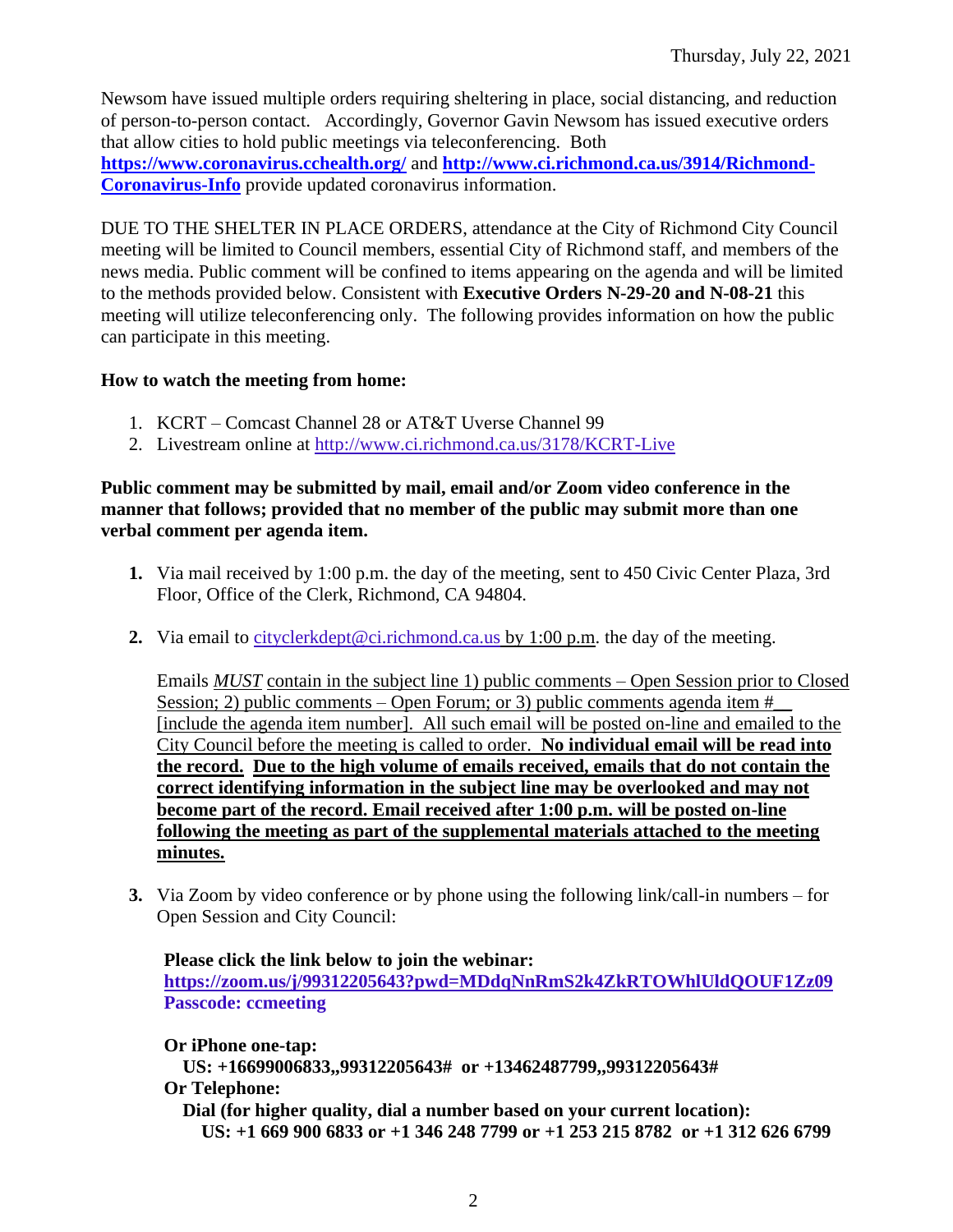# **or +1 929 205 6099 or +1 301 715 8592 Webinar ID: 993 1220 5643**

International numbers available: <https://zoom.us/u/aehrwCgISx>

a. To comment by video conference, click on the Participants button at the bottom of your screen and select the "Raise Your Hand" button to request to speak when Public Comment is being asked for. Speakers will be called upon in the order they select the "Raise Your Hand" feature. When called upon, press the unmute button. After the allotted time, you will then be re-muted.  $**$ 

b. To comment by phone, you will be prompted to "Raise Your Hand" by pressing "**\*9**" to request to speak when Public Comment is asked for. When called upon, you will be asked to unmuted by pressing \*6. After the allotted time, you will then be re-muted. Instructions of how to raise your hand by phone are available at: [https://support.zoom.us/hc/en-us/articles/201362663 -Joining-a-meeting-by-phone.](https://support.zoom.us/hc/en-us/articles/201362663) \*\*

#### \*\***The mayor will announce the agenda item number and open public comment when appropriate. Individuals who would like to address the Council should raise their hand. The mayor will close public comment when public comment is concluded**.

**Open Forum for Public Comment:** Individuals who would like to address the City Council on matters not listed on the agenda or on items remaining on the consent calendar may do so under Open Forum.

*The City cannot guarantee that its network and/or the site will be uninterrupted. To ensure that the City Council receives your comments, you are strongly encouraged to submit your comments in writing in advance of the meeting.* 

#### **Record of all public comments:**

All public comments will be considered a public record, put into the official meeting record. All public comments will be available after the meeting as supplemental materials and will be posted as an attachment to the meeting minutes when the minutes are posted: [http://www.ci.richmond.ca.us/Archive.aspx?AMID=31.](http://www.ci.richmond.ca.us/Archive.aspx?AMID=31)

## **Procedures for Removing Consent Calendar Items from the Consent Calendar**

Councilmembers and members of the public who wish to remove an item from the consent calendar must comply with the following procedures in order to remove an item from the consent calendar:

- 1. Telephone or email a City staff member who has knowledge of the subject matter by 2:00 p.m. on the day of meeting. Any staff member shown as an author of the agenda report for the particular item has knowledge of the subject matter and may be called.
- 2. Inform the City Clerk's Office by email at [cityclerkdept@ci.richmond.ca.us](mailto:cityclerkdept@ci.richmond.ca.us) or by phone at 510-620-6513, ext. 9, by 3:00 p.m. that they discussed the matter with staff with knowledge of the subject matter and that such Councilmember or member of the public, nonetheless, desires the item to be removed from the consent calendar for discussion.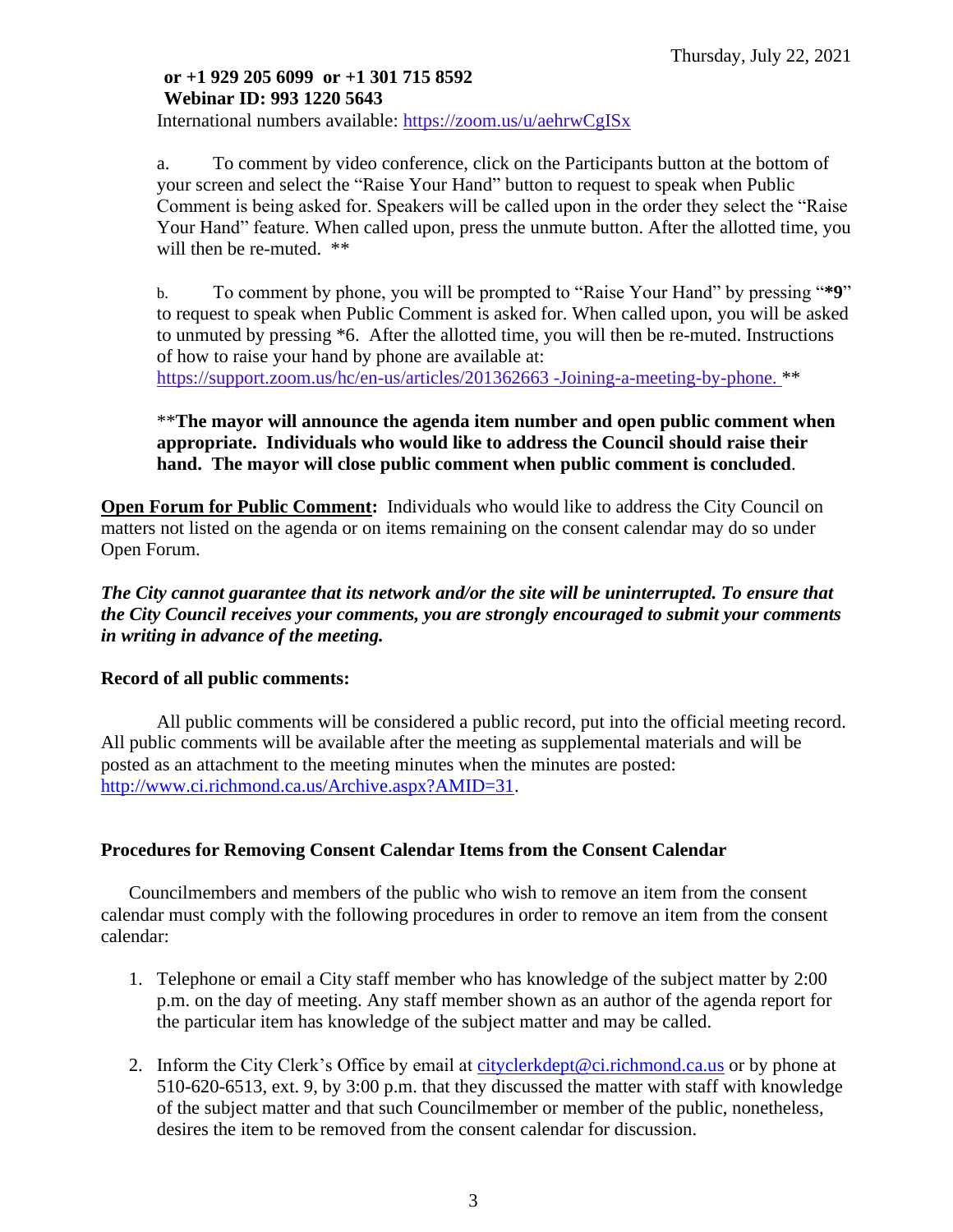Staff will be informed by the City Clerk's Office as soon as reasonably practicable after notice of the request to remove the item from the consent calendar. Staff may attend the meeting remotely.

#### **Accessibility for Individuals with Disabilities**

Upon request, the City will provide for written agenda materials in appropriate alternative formats, or disability-related modification or accommodation, including auxiliary aids or services and sign language interpreters, to enable individuals with disabilities to participate in and provide comments at/related to public meetings. Please submit a request, including your name, phone number and/or email address, and a description of the modification, accommodation, auxiliary aid, service or alternative format requested at least two days before the meeting. Requests should be emailed to [cityclerkdept@ci.richmond.ca.us](mailto:cityclerkdept@ci.richmond.ca.us) or submitted by phone at 510-620-6513, ext. 9, or 510-620-6509. Requests made by mail to City Clerk's Office, City Council meeting, 450 Civic Center Plaza, Richmond, CA 94804 must be received at least two days before the meeting. Requests will be granted whenever possible and resolved in favor of accessibility.

#### **Effect of Advisory on In-person public participation**

During the pendency of the **Executive Orders N-29-20 and N-08-21**, the language in this Advisory portion of the agenda supersedes any language below in the meeting procedures contemplating inperson public comment.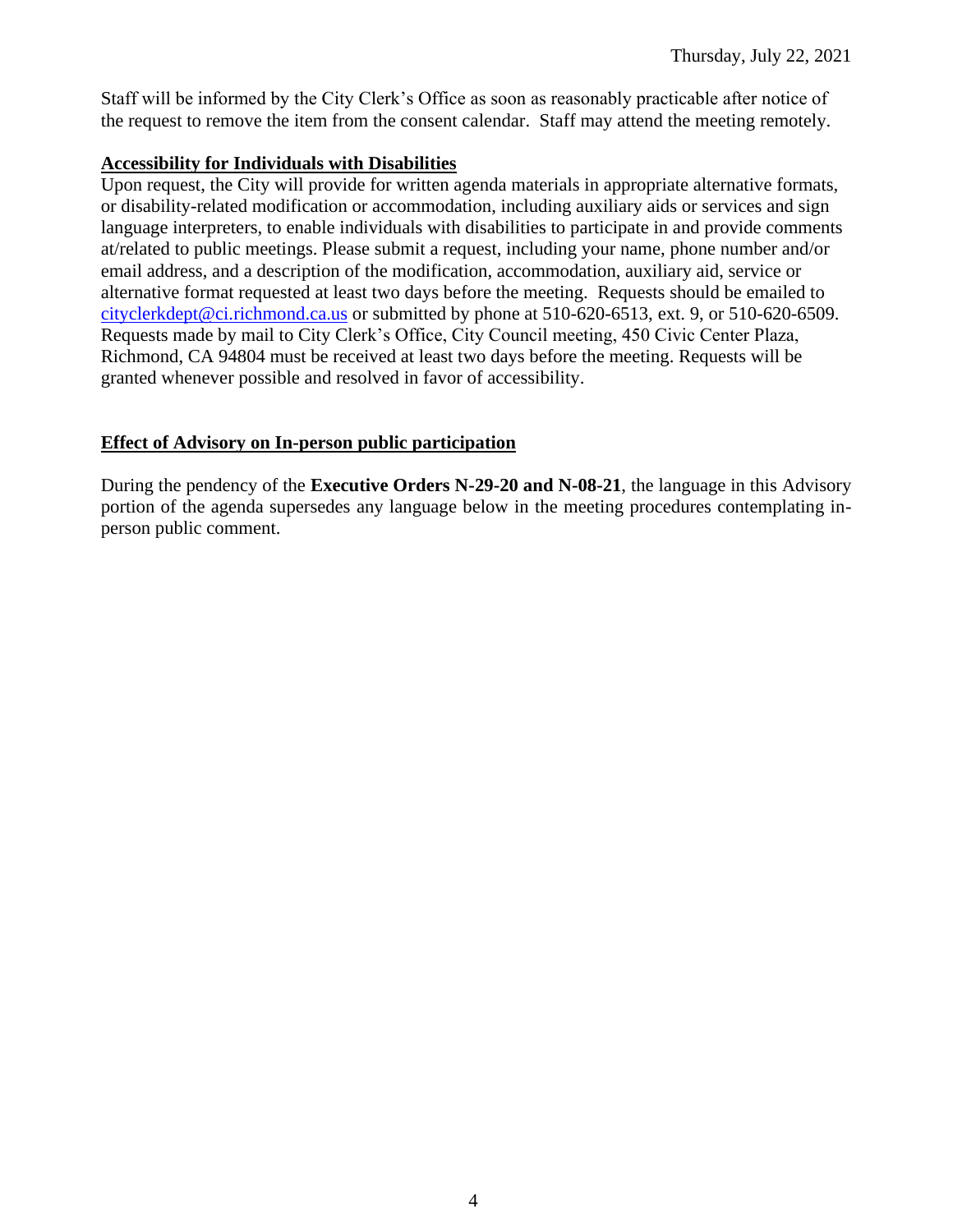# **MEETING PROCEDURES**

The City of Richmond encourages community participation at its City Council meetings and has established procedures that are intended to accommodate public input in a timely and time-sensitive way. As a courtesy to all members of the public who wish to participate in City Council meetings, please observe the following procedures:

**PUBLIC COMMENT ON AGENDA ITEMS:** Anyone who desires to address the City Council on items appearing on the agenda must complete and file a pink speaker's card with the City Clerk **prior** to the City Council's consideration of the item. Once the City Clerk has announced the item, no person shall be permitted to speak on the item other than those persons who have submitted their names to the City Clerk. Your name will be called when the item is announced for discussion. **Each speaker will be allowed up to TWO (2) MINUTES to address the City Council on NON-PUBLIC HEARING items listed on the agenda. Speakers are allowed up to THREE (3) minutes on PUBLIC HEARING items.**

**CONSENT CALENDAR:** Consent Calendar items are considered routine and will be enacted, approved or adopted by one motion unless a request for removal for discussion or explanation is received from the audience or the City Council. A member of the audience requesting to remove an item from the consent calendar that is sponsored by City staff must first complete a speaker's card and discuss the item with a City staff person who has knowledge of the subject material **prior** to filing the card with the City Clerk and **prior** to the City Council's consideration of Agenda Review. Councilmembers who request to remove an item from the consent calendar must do so during Agenda Review. An item removed from the Consent Calendar may be placed anywhere on the agenda following the City Council's agenda review.

**CONDUCT AT MEETINGS:** Richmond City Council meetings are limited public forums during which the City strives to provide an open, safe atmosphere and promote robust public debate. Members of the public, however, must comply with state law, as well as the City's laws and procedures and may not actually disrupt the orderly conduct of these meetings. The public, for example, may not shout or use amplifying devices, must submit comment cards and speak during their allotted time, may not create a physical disturbance, may not speak on matters unrelated to issues within the jurisdiction of the City Council or the agenda item at hand, and may not cause immediate threats to public safety.

**CITY HARASSMENT POLICY:** The City invites public comment and critique about its operations, including comment about the performance of its public officials and employees, at the public meetings of the City Council and boards and commissions. However, discriminatory or harassing comments about or in the presence of City employees, even comments by third parties, may create a hostile work environment, if severe or pervasive. The City prohibits harassment against an applicant, employee, or contractor on the basis of race, religious creed, color, national origin, ancestry, physical disability, medical condition, mental disability, marital status, sex (including pregnancy, childbirth, and related medical conditions), sexual orientation, gender identity, age or veteran status, or any other characteristic protected by federal, state or local law. In order to acknowledge the public's right to comment on City operations at public meetings, which could include comments that violate the City's harassment policy if such comments do not cause an actual disruption under the Council Rules and Procedures, while taking reasonable steps to protect City employees from discrimination and harassment, City Boards and Commissions shall adhere to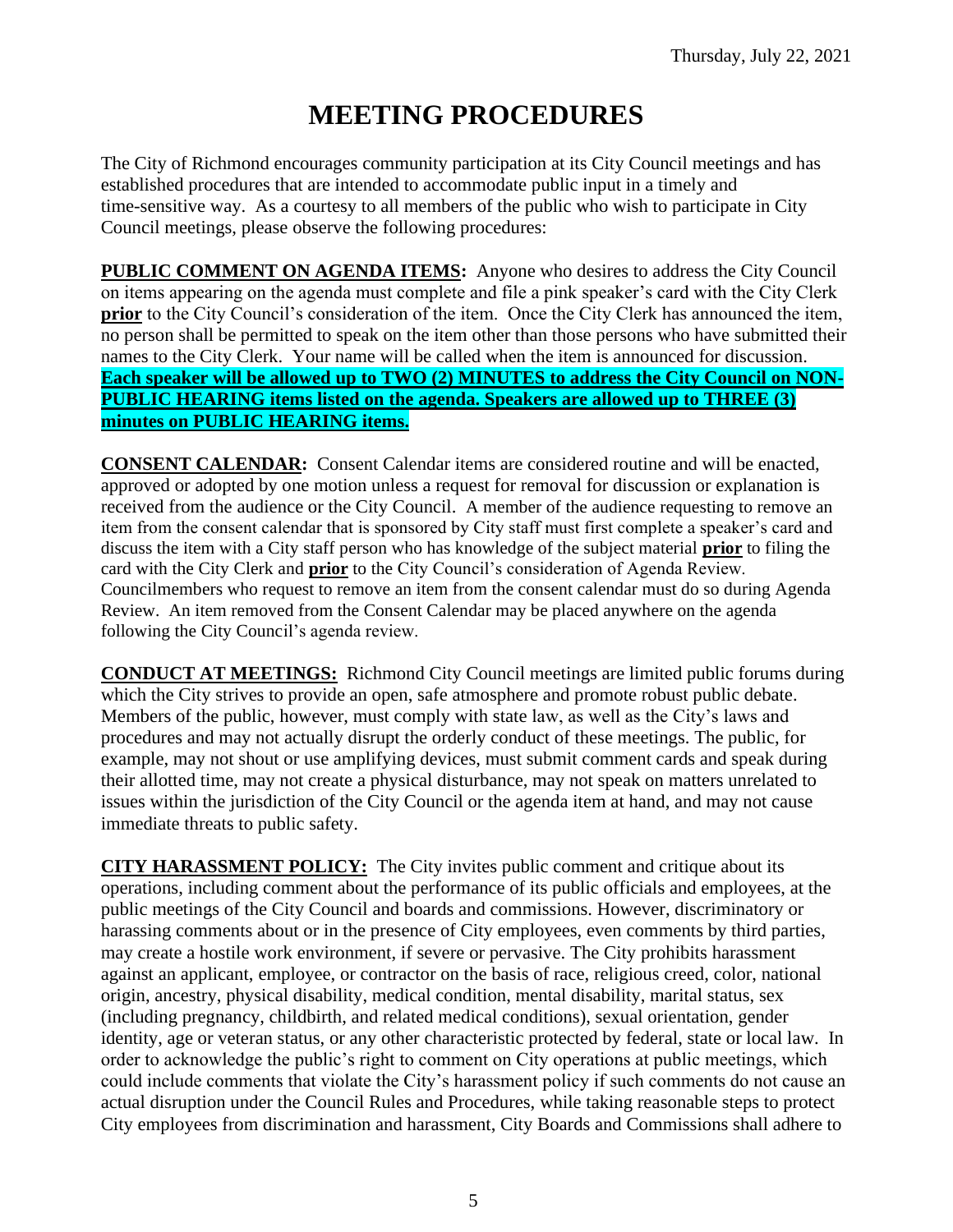the following procedures. If any person makes a harassing remark at a public meeting that violates the above City policy prohibiting harassment, the presiding officer of the meeting may, at the conclusion of the speaker's remarks and allotted time: (a) remind the public that the City's Policy Regarding Harassment of its Employees is contained in the written posted agenda; and (b) state that comments in violation of City policy are not condoned by the City and will play no role in City decisions. If any person makes a harassing remark at a public meeting that violates the above City policy, any City employee in the room who is offended by remarks violating the City's policy is excused from attendance at the meeting. No City employee is compelled to remain in attendance where it appears likely that speakers will make further harassing comments. If an employee leaves a City meeting for this reason, the presiding officer may send a designee to notify any offended employee who has left the meeting when those comments are likely concluded so that the employee may return to the meeting. The presiding officer may remind an employee or any council or board or commission member that he or she may leave the meeting if a remark violating the City's harassment policy is made. These procedures supplement the Council Rules and Procedures relating to disruption of orderly conduct at Council meetings.

Any law enforcement officer on duty or whose service is commanded by the presiding officer shall be Sergeant-at-Arms of the Council meetings. He/she, or they, shall carry out all orders and instructions given by the presiding officer for the purpose of maintaining order and decorum at the Council meetings (City Council Rules of Procedure and Order Section III F, RMC Section 2.12.030).

**\*\*\*\*\*\*\*\*\*\*\*\*\*\*\*\*\*\*\*\*\*\*\*\*\*\*\*\*\*\*\*\*\*\*\*\*\*\*\*\*\*\*\*\*\*\*\*\*\*\*\*\*\*\*\*\*\*\***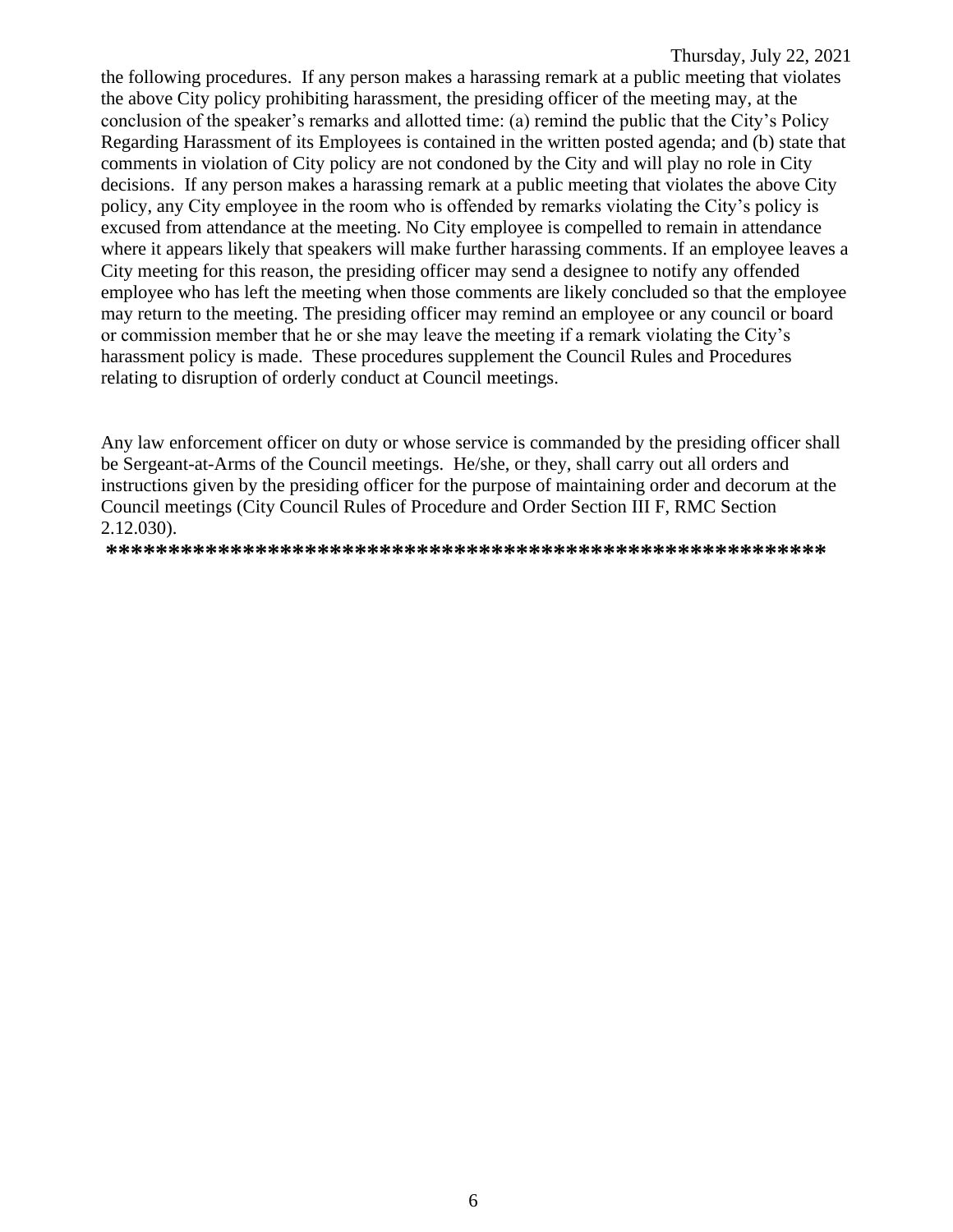# **OPEN SESSION TO HEAR PUBLIC COMMENT BEFORE CLOSED SESSION**

4:30 p.m.

#### **A. ROLL CALL**

# **CLOSED SESSION**

#### **CITY COUNCIL**

CONFERENCE WITH LEGAL COUNSEL - EXISTING LITIGATION (paragraph (1) of Subdivision [d] of Government Code Section 54956.9):

Michael Davis v. City of Richmond, et al.

SPRAWLDEF et al. v. City of Richmond North Cost Rivers Alliance et al./Point Molate Alliance et al. v. City of Richmond

CONFERENCE WITH LEGAL COUNSEL - ANTICIPATED LITIGATION (Significant exposure to litigation pursuant to paragraph (2) of Subdivision (d) and Subdivision (e) (3) of Government Code Section 54956.9): Three cases.

In light of the California Court of Appeals' decision in Fowler v. City of Lafayette, the City Attorney's Office is attaching to this agenda two letters regarding the amended judgment and various agreements related to Point Molate. These letters provide the existing facts and circumstances for going into closed session on these items pursuant to California Government Code Section 54956.9(d)(2) and (e)(3).

CONFERENCE WITH LABOR NEGOTIATORS (Government Code Section 54957.6):

Agency Representatives: Anil Comelo Employee organizations:

- 1. SEIU Local 1021 Full Time Unit
- 2. SEIU Local 1021 Part Time Unit
- 3. IFPTE Local 21 Mid-Level Management Unit
- 4. IFPTE Local 21 Executive Management Unit
- 5. Richmond Police Officers Association RPOA
- 6. Richmond Police Management Association RPMA
- 7. IAFF Local 188
- 8. Richmond Fire Management Association RFMA

#### **B. PUBLIC COMMENT BEFORE CLOSED SESSION**

#### **C. ADJOURN TO CLOSED SESSION**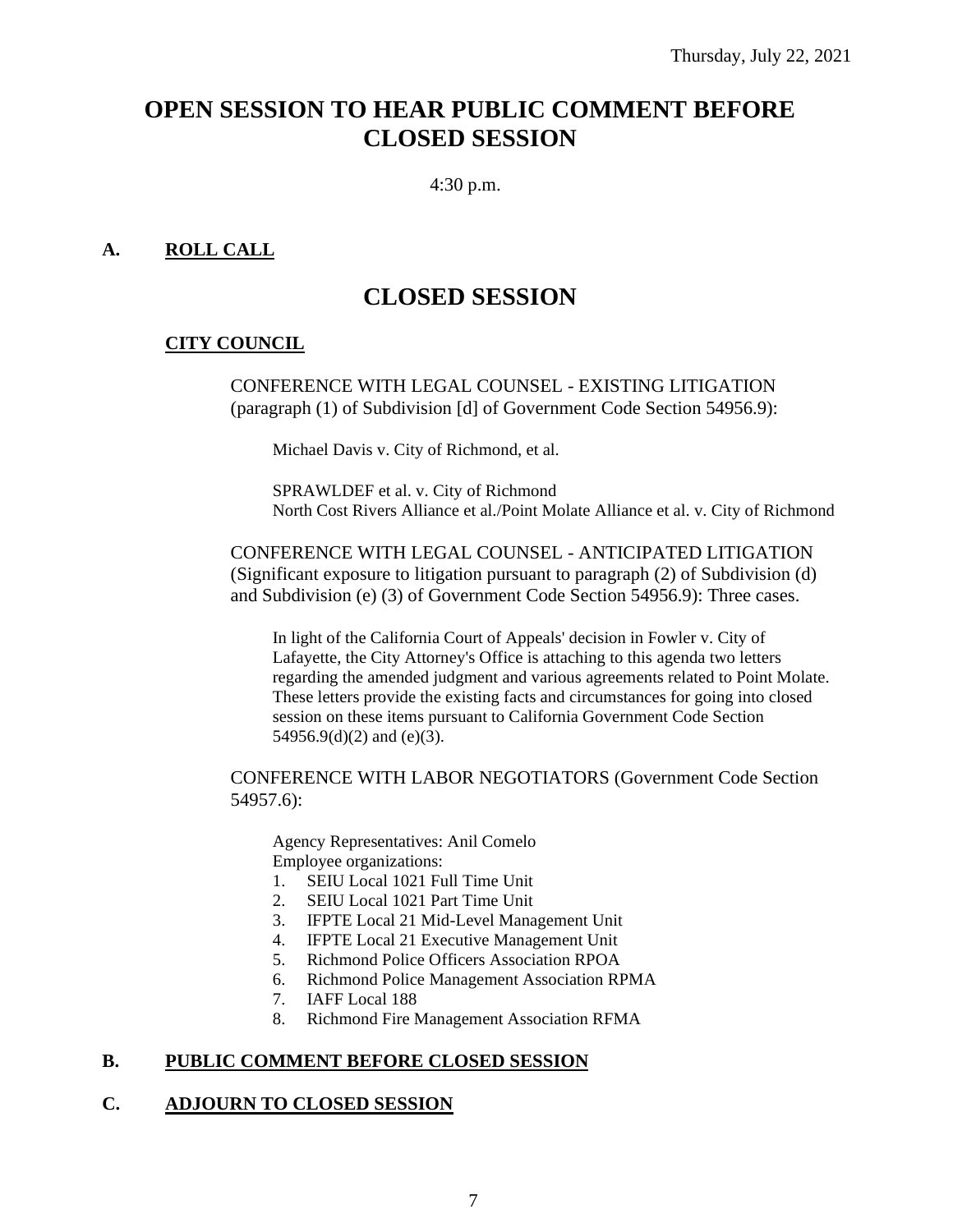## Thursday, July 22, 2021 **SPECIAL MEETING OF THE RICHMOND CITY COUNCIL**

6:30 p.m.

#### **A. ROLL CALL**

- **B. PUBLIC COMMENT INSTRUCTIONAL VIDEO**
- **C. STATEMENT OF CONFLICT OF INTEREST**
- **D. AGENDA REVIEW**

#### **E. REPORT FROM THE CITY ATTORNEY OF FINAL DECISIONS MADE DURING CLOSED SESSION**

- **F. REPORT FROM THE CITY MANAGER**
- **G. OPEN FORUM FOR PUBLIC COMMENT**

#### **H. CITY COUNCIL CONSENT CALENDAR**

- **H-1.** AUTHORIZE the city manager to execute Supplement No. 4 to the Master Funding Agreement between the Metropolitan Transportation Commission and the City of Richmond for a total amount of \$347, 851.12 and term expiration of December 31, 2024; ACCEPT and APPROPRIATE the grant funds; and APPROVE a contract with NEMA Construction in an amount not to exceed \$86,205 and a three-year contract with Envoy Technologies, Inc. in an amount not to exceed \$229,146.12 - Library and Community Services Department (LaShonda White/ Denée Evans 510-621-1718). **This item was continued from the cancelled July 20, 2021, meeting.**
- **H-2.** APPROVE an amendment to the contract with The Glen Price Group to develop proposal content, drafts, and attachments necessary to submit final copies of grant applications to various agencies and organizations by the agreed-upon target dates. The contract term will be extended through June 30, 2022, and the contract amount will be increased by \$75,000 for a total contract amount not to exceed \$330,000 - Library and Community Services Department (LaShonda White/Jim Nantell 510-307-8062/Charita Patterson 510-307-8018). **This item was continued from the cancelled July 20, 2021, meeting.**
- **H-3.** INTRODUCE an ordinance (first reading) setting the tax rate for the Tax Override Pension Fund for Fiscal Year 2021-2022 at 0.14% - Finance Department (Anil Comelo 510-620-6600/Antonio Banuelos 510-620-6741). **This item was continued from the cancelled July 20, 2021, meeting.**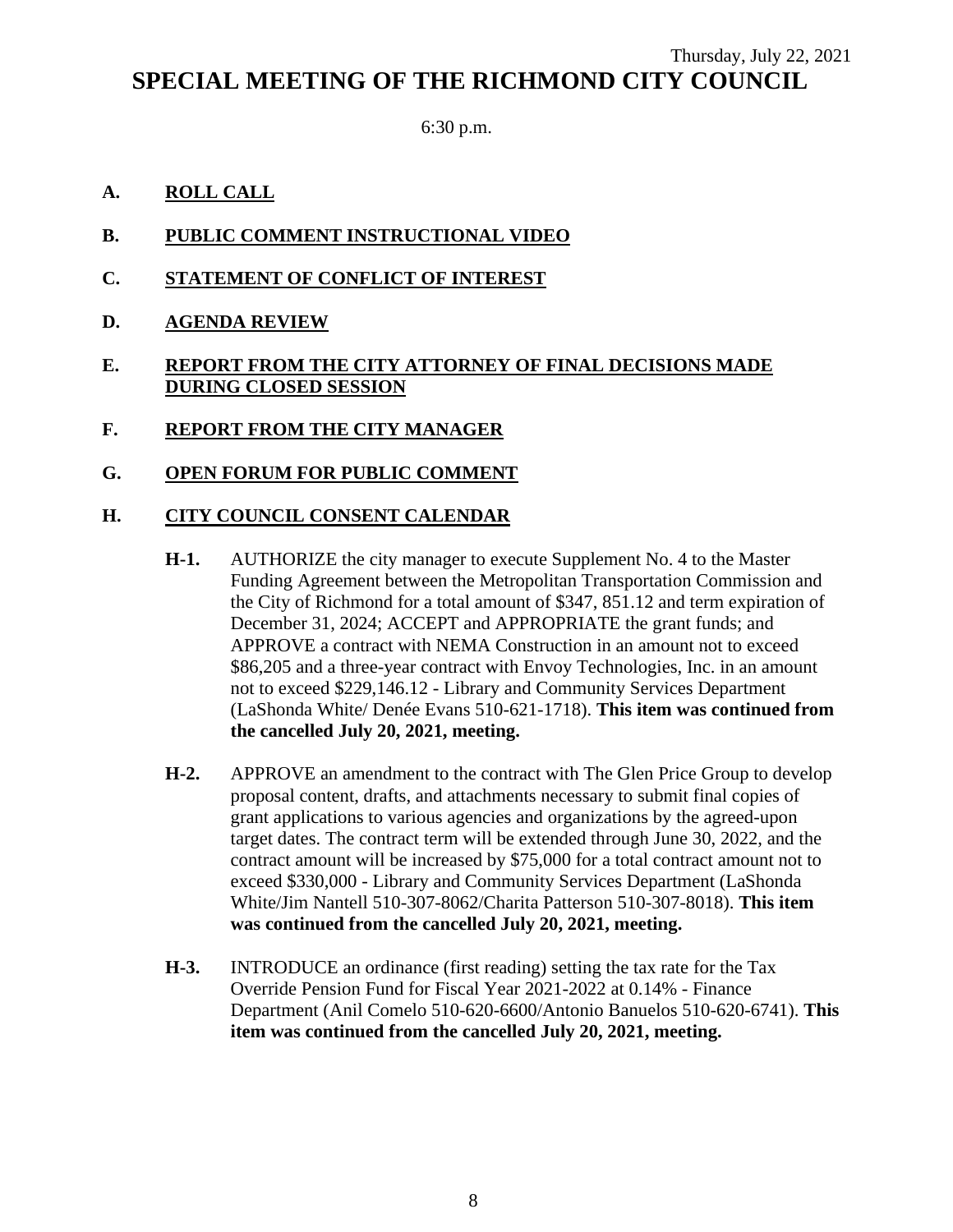- **H-4.** RECEIVE a written update regarding the steps taken to ensure compliance with the Sanctuary City Contracting and Investment Policy Ordinance and request a waiver for Motorola since there are no other reasonable alternatives and Westlaw until the contract expires in July 2022 - Finance Department (Anil Comelo 510- 620-6600/Antonio Banuelos 510-620-6741/Ofelia Alvarez 510-620-6699). **This item was continued from the cancelled July 20, 2021, meeting.**
- **H-5.** ADOPT a resolution allowing the City of Richmond to levy the property tax rolls of property owners subject to assessment under the Downtown Richmond Property and Business Improvement District (DRPBID) on the annual 2021- 2022 property tax rolls - City Manager's Office (Shasa Curl/Thomas Omolo 510- 620-6512). **This item was continued from the cancelled July 20, 2021, meeting.**
- **H-6.** APPROVE a three-year contract in the amount of \$345,000 with an additional one-year extension option of \$100,000 with Groundwork Richmond to function as the Urban Forestry Project Administrator. The contract term for three years will be from July 1, 2021, to June 30, 2024 - Public Works Department (Joe Leach 510-620-5478/Greg Hardesty 510-620-6920). **This item was continued from the cancelled July 20, 2021, meeting**.
- **H-7.** APPROVE the enrollment of the City of Richmond as a participant of the State of California Department of General Services and WEX Bank Service Agreement for fuel card processing for the duration of the term ending on June 30, 2025, in amount not to exceed \$140,000 per fiscal year - Public Works Department (Joe Leach 510-620-5478). **This item was continued from the cancelled July 20, 2021, meeting.**
- **H-8.** ADOPT a resolution appropriating funds from the Wastewater Fund Balance and APPROVE a sole source purchase from WECO Industries for the purchase of a Cues® Mini Portable TV System MPLUS XL+ in the amount not to exceed \$44,663.42 [equipment costs of \$40,603.11 plus 10 percent mark-up of \$4,060.31] - Public Works Department (Joe Leach 510-620-5478/Mary Phelps 510-621-1269). **This item was continued from the cancelled July 20, 2021, meeting.**
- **H-9.** ADOPT a resolution appropriating funds from the Wastewater Fund and APPROVE a sole-source purchase from Peninsular Technologies for the purchase of PipeTech® Software Upgrade in an amount not to exceed \$22,423 - Public Works Department (Joe Leach 510-620-5478 / Mary Phelps 510-621- 1269). **This item was continued from the cancelled July 20, 2021, meeting.**
- **H-10.** APPROVE extending the existing Wastewater Program On-Call Emergency Contract with Bay Hawk Inc. for an additional six months or until a new contract is in place and in accordance with the Veolia Master Service Agreement prices dated May 13, 2018 - Public Works Department (Joe Leach 510-620-5486). **This item was continued from the cancelled July 20, 2021, meeting.**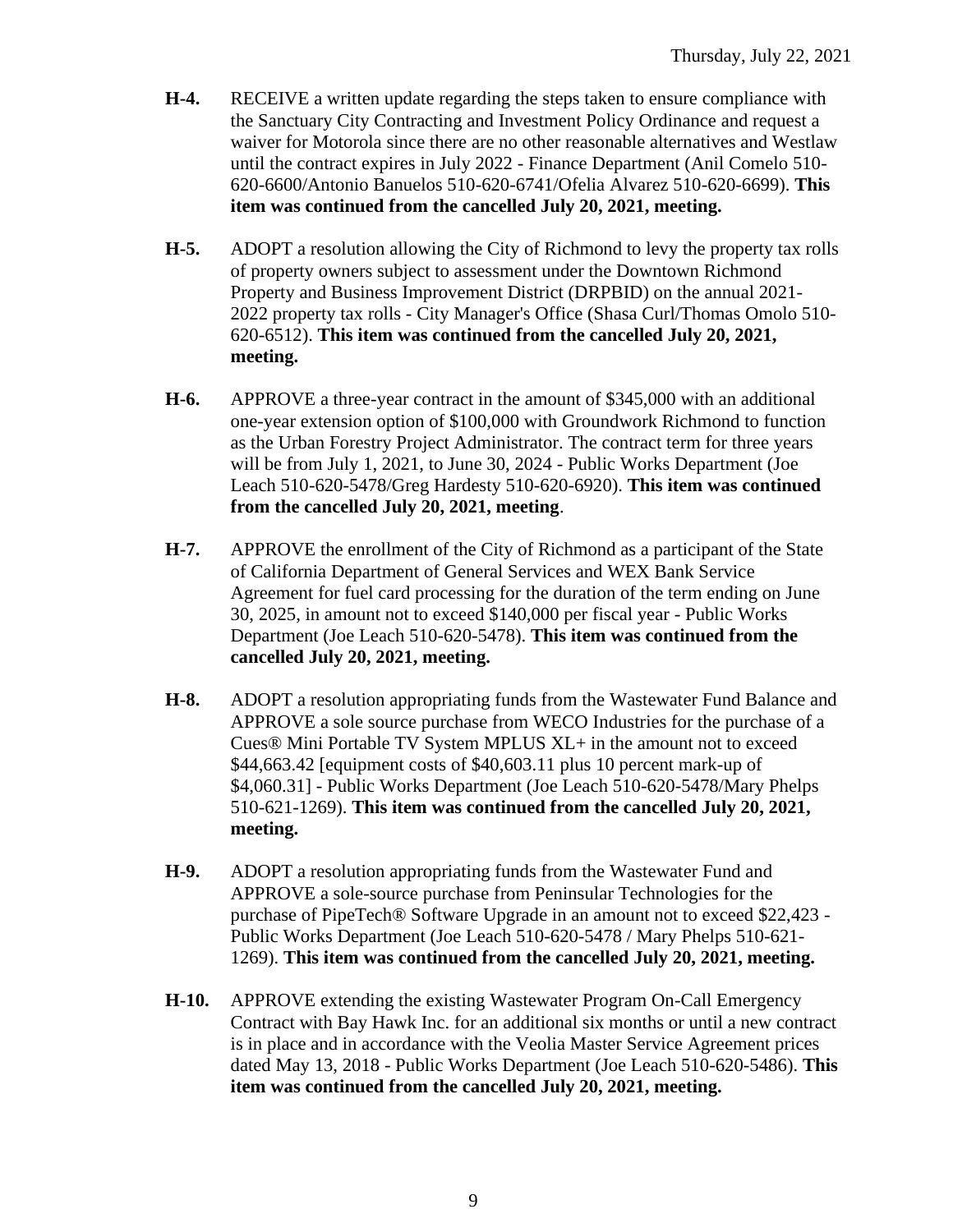- **H-11.** APPROVE a two-year contract for vehicle body repairs on an as needed basis with (1) Andy's Auto Body, (2) RC Racing & Restoration, Corp., and (3) Falcon Collision Repair, Inc., in an amount not to exceed \$50,000 per vendor for each fiscal year - Public Works Department (Joe Leach 510-620-5478). **This item was continued from the cancelled July 20, 2021, meeting.**
- **H-12.** ADOPT a resolution authorizing the execution of a sole-source construction contract with Ghilotti Bros., Inc., for construction of portions of Phase I of the Richmond Wellness Trail Project, in an amount not to exceed \$300,000 - Public Works Department (Joe Leach 510-620-5478/Tawfic Halaby 510-621-1612). **This item was continued from the cancelled July 20, 2021, meeting.**
- **H-13.** REVIEW the Grant Management Policy and ADOPT a resolution approving the policy for Fiscal Year 2021-22 - Public Works Department (Joe Leach 510-620- 5478). **This item was continued from the cancelled July 20, 2021, meeting.**
- **H-14.** ADOPT a resolution authorizing the city manager to execute reoccurring contracts for Fiscal Year 2021-22 with Contra Costa County, Stege Sanitary District, West County Wastewater District, and the State of California Water Resources Control Board at an aggregate annual amount of \$977,297. The execution of these contracts shall not exceed the limits as set forth for the following: Contra Costa County North Richmond Storm Drain Pump Station - \$75,000; Contra Costa County Clean Water Program - \$365,000; California Water Resources Control Board - WWTP National Pollutant Discharge Elimination System (NPDES) - \$125,000; California Water Resources Control Board - City of Richmond Stormwater NPDES permit - \$37,500; California Water Resources Control Board - Sanitary Sewer Overflow Waste Discharge Requirement (SSO - WDR) Permit - \$37,500; West County Agency - \$304,712; Stege Sanitary District Sewer Use Fees Joint Powers Agreement (JPA) - \$32,585 - Public Works Department (Joe Leach 510-620-5478/Mary Phelps 510-621- 1269). **This item was continued from the cancelled July 20, 2021, meeting.**
- **H-15.** ADOPT a resolution authorizing the city manager to execute an emergency contract with Bay Hawk, Inc., to demolish the City-owned building located at 824 Macdonald Avenue, in an amount not to exceed \$100,000 - Public Works Department (Joe Leach 510-620-5478/Tawfic Halaby 510-621-1612). **This item was continued from the cancelled July 20, 2021, meeting.**
- **H-16.** APPROVE funding for a month-to-month lease with North Richmond Properties, Inc. for both trailers and to continue leasing space to store containers and landscaping equipment, in an amount not to exceed \$31,182 - Public Works Department (Joe Leach 510-620-5478/Greg Hardesty 510-620-6920). **This item was continued from the cancelled July 20, 2021, meeting.**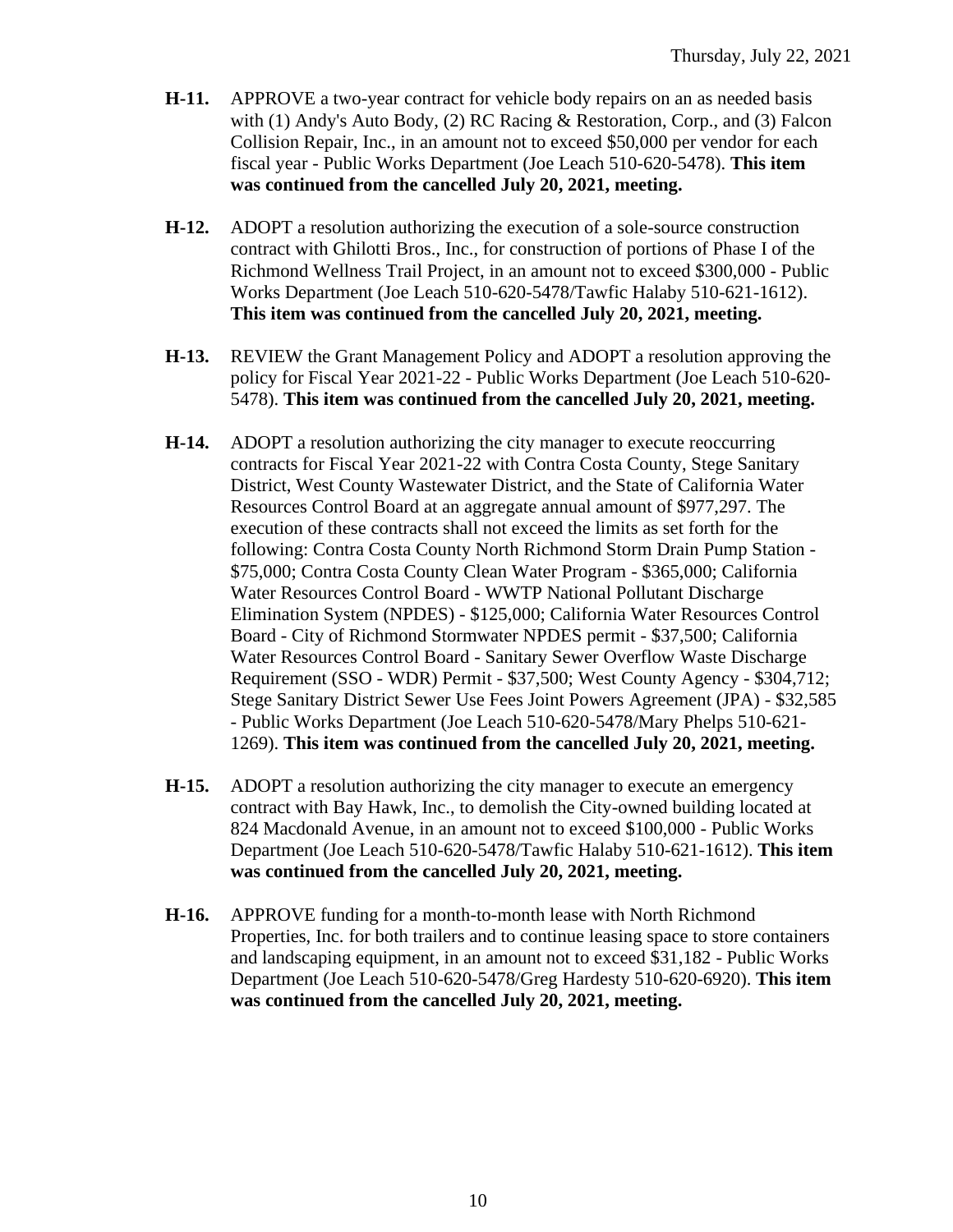- **H-17.** APPROVE the Fifth Amendment to Lease Agreement with New Cingular Wireless PCS, LLC, (d/b/a AT&T Mobility) to authorize the installation of a backup generator, modify the equipment on the roof and in the basement, add optional extension terms and increase the monthly base rent by \$1,748 - Information Technology Department (Sue Hartman 510-620-6874). **This item was continued from the cancelled July 20, 2021, meeting.**
- **H-18.** AUTHORIZE the city manager or designee to enter into a Cooperative Funding Agreement with the East Bay Regional Park District to construct the Point Molate Bay Trail Project - Community Development Department (Lina Velasco 510-620-6706). **This item was continued from the cancelled July 20, 2021, meeting.**
- **H-19.** APPROVE a three-year sole-source contract with Motorrad LLC to provide ongoing maintenance and repair services for the police department's motorcycle fleet, at a cost not to exceed \$75,000 (\$25,000 per year) from July 1, 2021, to June 30, 2024 - Police Department (Chief Bisa French 510-621-1802). **This item was continued from the cancelled July, 20, 2021, meeting.**
- **H-20.** APPROVE a three-year contract for bulk oil and lubricants delivery with Hunt & Sons, Inc., in an amount not to exceed \$90,000 - Public Works Department (Joe Leach 510-620-5478). **This item was continued from the cancelled July 20, 2021, meeting.**
- **H-21.** ADOPT a resolution authorizing the city manager, or designee, to enter into an agreement with Caltrans in the amount of \$1,200,000 for the Preliminary Engineering Phase of the Harbour Way South & Wright Railroad Grade Crossing Project funded by Section 130 Highway Railroad Grade Crossing Safety Program and directs City staff to coordinate with California Public Utilities Commission, Caltrans and Metropolitan Transportation Commission to ensure that the design is Quiet Zone eligible - Public Works Department (Joe Leach 510-620-5478/Patrick Phelan 510-307-8111). **This item was continued from the July 6, 2021, and cancelled July 20, 2021, meetings.**
- **H-22.** APPROVE the minutes of the June 15 and 22, 2021, regular meetings, June 21, 2021, special meeting, and June 29, 2021, joint special meeting of the City Council - City Clerk's Office (Pamela Christian 510-620-6513). **This item was continued from the cancelled July 20, 2021, meeting.**
- **H-23.** DESIGNATE Mayor Tom Butt as voting delegate and Eduardo Martinez as an alternate to represent the City of Richmond at the Annual Business Meeting of the League of California Cities' 2021 Annual Conference, to be held in Sacramento at the Safe Credit Union Convention Center, Wednesday, September 22 through Friday, September 24, 2021 - City Clerk's Office (Pamela Christian 510-620-6513). **This item was continued from the cancelled July 20, 2021, meeting.**